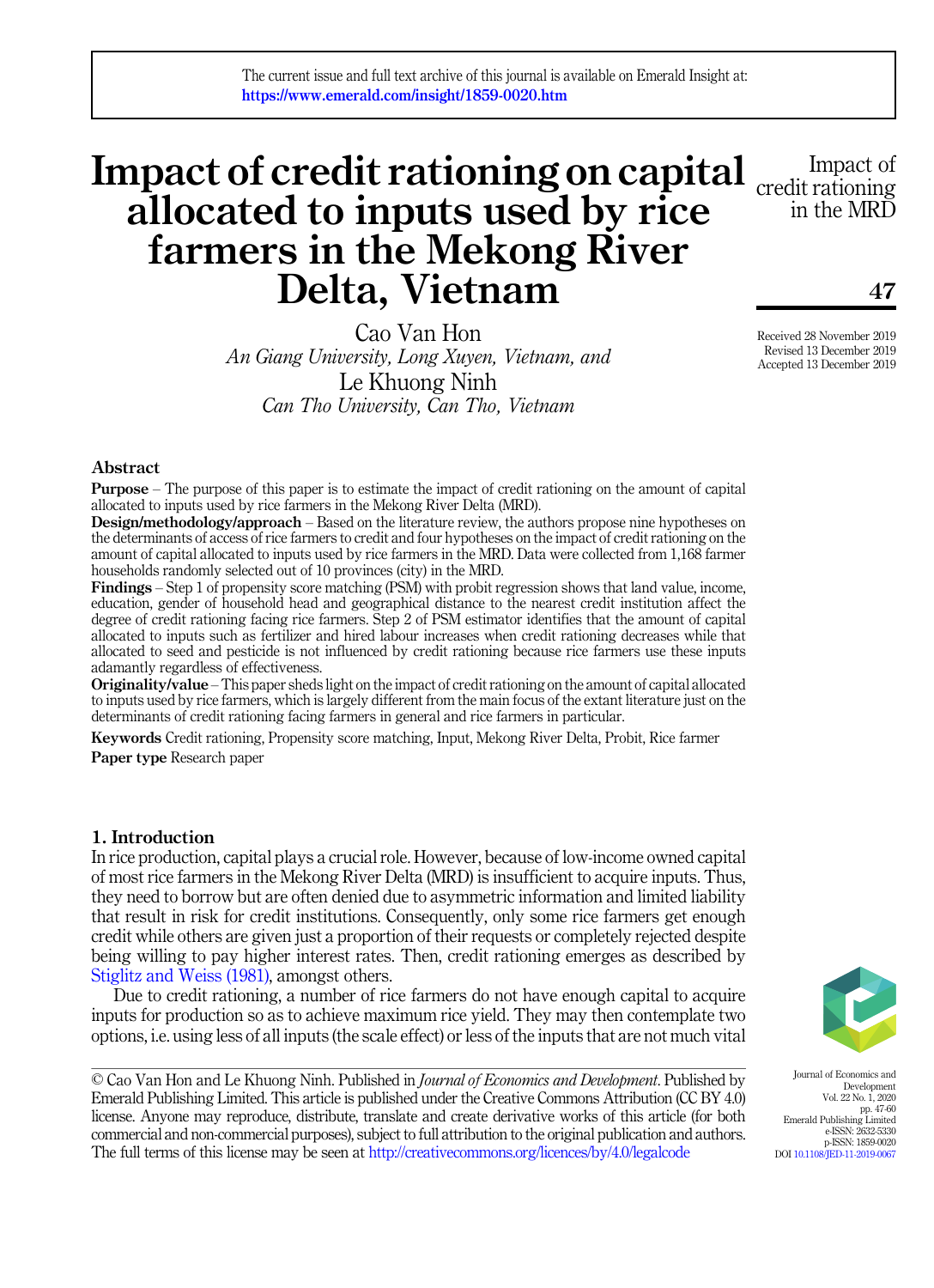to rice yield and income (the substitution effect). The scale effect is flawed since it reduces rice yield and thus adversely affects income of rice farmers. Therefore, they may opt for using less of unimportant inputs while maintaining (or even raising) the amount of other inputs to assure rice yield and income. Such behaviour of farmers significantly affects rice yield, the health of people, the sustainability of rice production as well as the natural environment of the MRD – the rice bowl that accounts for more than half of rice output of Vietnam – but according to our knowledge a little attention has been paid to this issue. The main focus of the extant literature on credit for rice farmers has been the determinants of their access to credit, both formal and informal.

Therefore, this research is conducted to estimate the impact of credit rationing on the amount of capital allocated to inputs used by rice farmers in the MRD. This paper aims to shed light on this issue because Vietnam is a transition economy that has an underdeveloped banking system, making it hard for rice farmers to get access to formal credit. In addition, its agricultural input market is not fully mature, which creates a huge problem for rice farmers to obtain inputs with right quality and prices. Such a situation not only affects rice output of the MRD but also the natural environment of the region as well as the health of people – a deep concern of many parties about the sustainability of rice production in particular and agricultural production in general of the MRD.

This paper is structured as follows. The introduction given in [Section 1](#page-0-0) is followed by [Section 2](#page-1-0) and [Section 3](#page-2-0) are about theoretical background of the empirical model developed to be tested later on. [Section 4](#page-6-0) is about the methodology and data used in the paper to estimate the impact of credit rationing on the amount of capital allocated to inputs used by rice farmers in the MRD. Then, the results of the paper are presented in [Section 5](#page-7-0). [Section 6](#page-10-0) concludes the paper.

# <span id="page-1-0"></span>2. Theoretical background

Different from a conventional commodity trading, credit transaction is characterized by lags. In other words, a loan is repaid only later at a certain point of time in the future. During that period, under the influence of a number of economic and social factors at both macro and micro levels, the debt repayment capacity of rice farmers may deteriorate but credit institutions seem to be impotent due to asymmetric information and transaction cost. Consequently, credit institutions will ration the amount of credit given to rice farmers who are deemed risky. This phenomenon is known as credit rationing – a term coined by [Stiglitz and](#page-13-0) [Weiss \(1981\)](#page-13-0).

Credit rationing leads to insufficient capital to buy inputs for production, so rice farmers must contemplate how to allocate the available capital to inputs so as to minimize this adverse effect. To model that behaviour, let us consider a rice farmer who aims to minimize production cost due to credit rationing imposed by the credit institution. This farmer's production function is  $y = f(M, N)$ , with y being rice output and M, N being inputs. Then, the farmer's minimum cost of production is:

$$
\lim_{M,N} \{ \text{MP}_M + \text{NP}_N \} \tag{1}
$$

given the constraint of  $y_0 = f(M, N)$ , where  $P_M$  and  $P_N$  are the price of M and N, respectively. To minimize the cost, the following Lagrangian expression can be used:

$$
\ell = MP_M + NP_N + \lambda [y_0 - f(M, N)] \tag{2}
$$

JED 22,1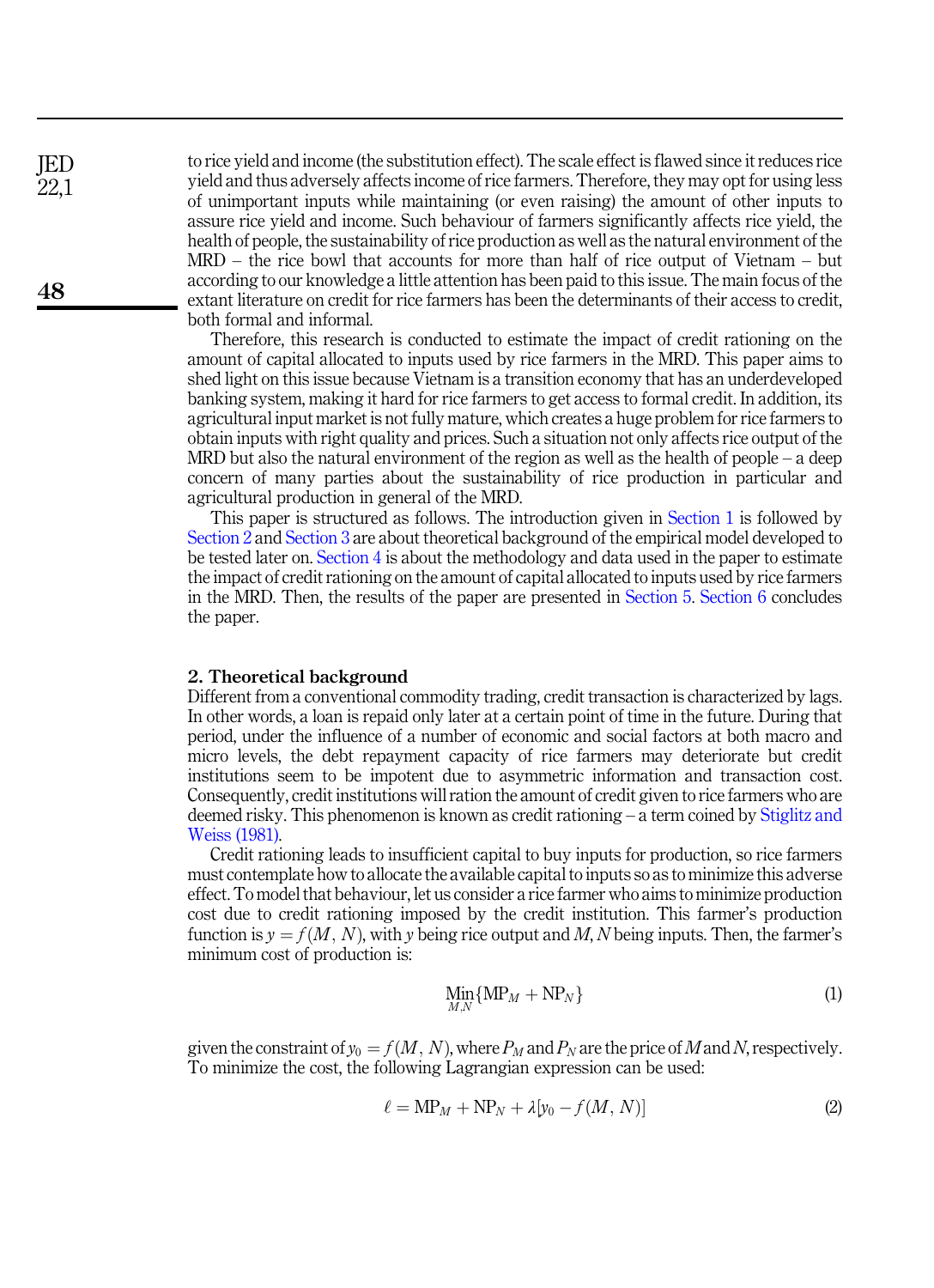The conditions for minimizing the cost read:

$$
\frac{\partial \ell}{\partial M} = P_M - \lambda \frac{\partial f}{\partial M} = P_M - \lambda f_M = 0
$$
\n
$$
\frac{\partial \ell}{\partial N} = P_N - \lambda \frac{\partial f}{\partial N} = P_N - \lambda f_N = 0
$$
\n
$$
\frac{\partial \ell}{\partial \lambda} = y_0 - f(M, N) = 0
$$

<span id="page-2-2"></span>Therefore

$$
P_M = \lambda f_M \tag{3}
$$

$$
P_N = \lambda f_N \tag{4}
$$

<span id="page-2-3"></span><span id="page-2-1"></span>Dividing [\(4\)](#page-2-1) by [\(3\)](#page-2-2) gives

$$
\frac{P_M}{P_N} = \frac{f_M}{f_N} \text{ or } \frac{f_M}{P_M} = \frac{f_N}{P_N} \tag{5}
$$

In Expression (5),  $f_M$  is the marginal productivity of input M and  $f_M/P_M$  is the marginal productivity of one dong invested in input M. Similarly,  $f_N/P_N$  the marginal productivity of one dong invested in input N. According to a principle of microeconomics,  $f_M/P_M = f_N/P_N$ means that production cost is minimized given output  $y_0$ , so profit is maximized.

If credit markets are perfect, the source of financing is irrelevant or rice farmers have full access to credit, according to the well-known Modigliani–Miller theorem [\(Modigliani and](#page-12-0) [Miller, 1958\)](#page-12-0). In other words, rice farmers get sufficient capital to acquire inputs in order to produce the output that minimizes production cost and maximizes profit conforming to Expression [\(5\).](#page-2-3) However, because rural credit markets are virtually imperfect due to information asymmetry and transaction cost, the Modigliani–Miller theorem does not hold, thus leading to adverse selection and moral hazard and causing risk for the credit institution. As a result, it rations the amount of credit granted to rice farmers, so the latter does not have enough capital to buy the amount of inputs that satisfies Expression [\(5\)](#page-2-3). Then, the scale effect emerges, affecting the scale of input use but not the relative input intensities – a phenomenon called symmetric credit rationing. In concrete, the scale effect corresponds to the case in which farmers reduce both  $M$  and  $N$ , so rice yield definitely plunges. Besides the scale effect, there also exists the substitution effect that affects both the level of input use and their relative intensities since more credit rationed inputs will be substituted by less ones (asymmetric credit rationing). In both cases, due to credit rationing rice farmers use an amount of inputs deviating from what is supposed to be the most efficient (i.e. maximizing profit).

Moreover, the impact of credit rationing on the amount of capital allocated to inputs used by rice farmers are non-linear because the marginal productivity varies according to the level of inputs applied. Therefore, to estimate the impact of different degrees of credit rationing, in addition to identifying the treatment effect of using credit using the propensity scores, this paper also estimates the treatment effect of heterogenous intensities of credit rationing facing rice farmers.

## <span id="page-2-0"></span>3. Impact of credit rationing on the amount of capital allocated to inputs

In order to compute the propensity scores, it is required to specify an empirical model of the determinants of access of rice farmers to credit and then use probit estimator to estimate the

Impact of edit rationing in the MRD

$$
49\,
$$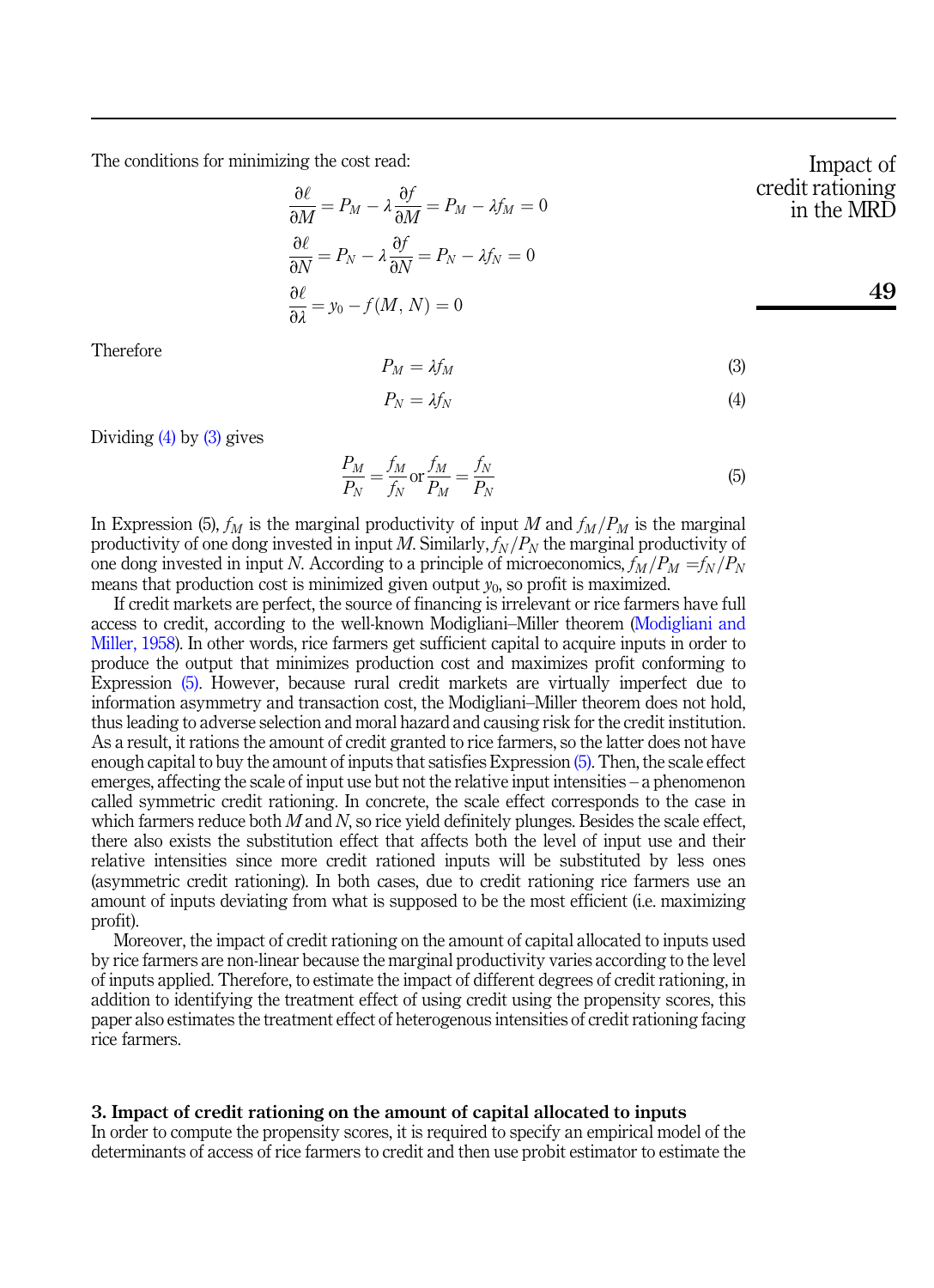model. In this paper, that empirical model is constructed based on the results of relevant studies. According to them, when making a lending decision, credit institutions take account of collateral and income of the farmer, in addition to their own judgement on traits of the farmer such as land value, income, the duration of residence in the locality, age, education, gender, experience and social status, inter alia ([Kuwornu](#page-12-1) et al., 2012; Shoji et al.[, 2012](#page-12-2); [Awunyo-Vitor](#page-11-0) et al., 2014; Moro et al.[, 2017](#page-12-3)).

A prerequisite for a rice farmer to get credit from a credit institution is collateral which helps the latter compensate for losses if the former defaults. If the farmer pledges collateral, he in fact signals responsibility to use the loan effectively because if failing, he will lose that valuable collateral. Since collateral mitigates default risk, the credit institution may even reduce interest rates to favour and create a long-lasting relationship with the borrower ([Berger](#page-11-1) et al., 2011). For most cases, collateral must be of high value (e.g. land in the case of rice farmers) so that the credit institution can reimburse for the loss of default resulting from prevalent risks facing the farmer, especially regarding rice yield and price – i.e. determinants of his income and debt repayment capacity ([Kislat](#page-12-4) et al., 2017). In addition, land also enables the farmer to use loans efficiently to repay the debt. As a result, credit rationing may be less severe for those rice farmers having land of higher value [\(Fletschner, 2009](#page-12-5)).

Income plays a crucial role in alleviating credit rationing facing rice farmers since income is key to their debt repayment capacity. Rice farmers with high income often use loans wisely, thus allowing them to repay debts and relieving credit rationing (Feder *et al.*[, 1990\)](#page-12-6). Besides, high-income farmers often prefer own capital of which cost is lower, especially in transition economies where credit systems are underdeveloped, leading to high information and transaction costs [\(Fischer](#page-12-7) et al., 2019). Using own capital emanates creditworthiness, thereby improving access to formal credit for rice farmers. These farmers may also have a better ability to make use of human, financial and material resources to generate income, thereby being less adversely affected by external shocks. Another advantage of those farmers is the large-scale production, so they benefit from economies of scale and the bargaining power when selling rice and purchasing inputs, which enhances efficiency [\(Tiessen and Funk, 1993\)](#page-13-1). Consequently, higher income helps rice farmers relieve the incidence of credit rationing.

Rice farmers who have resided longer in the locality may face less severe credit rationing since credit institutions would have more information to assess their creditworthiness ([Kislat](#page-12-4) et al.[, 2017\)](#page-12-4). According to studies on social capital such as [Abbink](#page-11-2) et al. (2006), [Dufhues](#page-12-8) et al.  $(2012)$  and Shoji *et al.*  $(2012)$ , credit institutions have more time to develop close relationships and effective sanction mechanisms as to rice farmers who have resided longer the locality to screen them and enforce repayment. Longer relationships strengthen trust and enable credit institutions to loose requirements (especially collateral), opening up opportunities for rice farmers to get a better access to credit [\(Brewer](#page-11-3) *et al.*, 2014; [Kislat](#page-12-4) *et al.*, 2017). For those rice farmers, credit institutions may first offer small loans (albeit high costs) to maintain and develop long-lasting relationships that benefit both parties.

The effect of age on credit rationing has also attracted numerous empirical studies such as [Freeman](#page-12-9) et al. (1998), [Winter-Nelson and Temu \(2005\)](#page-13-2), [Franklin](#page-12-10) et al. (2008) and [Awunyo-](#page-11-0)Vitor et al. [\(2014\)](#page-11-0). According to them, older farmers have well-established economic, social and personal relationships, so it may be easy for them to get support when needed. The assets they have amassed in the course of time also create trust by credit institutions. Moreover, mature farmers are astute in making decisions, especially regarding production, resource use and financing. Thus, they are highly appreciated for creditworthiness, making it more likely for them to get access to credit from credit institutions.

Education – an indispensable constituent of human capital – is closely tied to the degree of credit rationing facing rice farmers [\(Pham and Izumida, 2002](#page-12-11); [Kuwornu](#page-12-1) et al., 2012; [Kislat](#page-12-4) et al.[, 2017](#page-12-4)). Rice farmers with a higher education degree may have good managerial capacity to enhance efficiency, thus being better to honour debt repayment and confronting with less

JED 22,1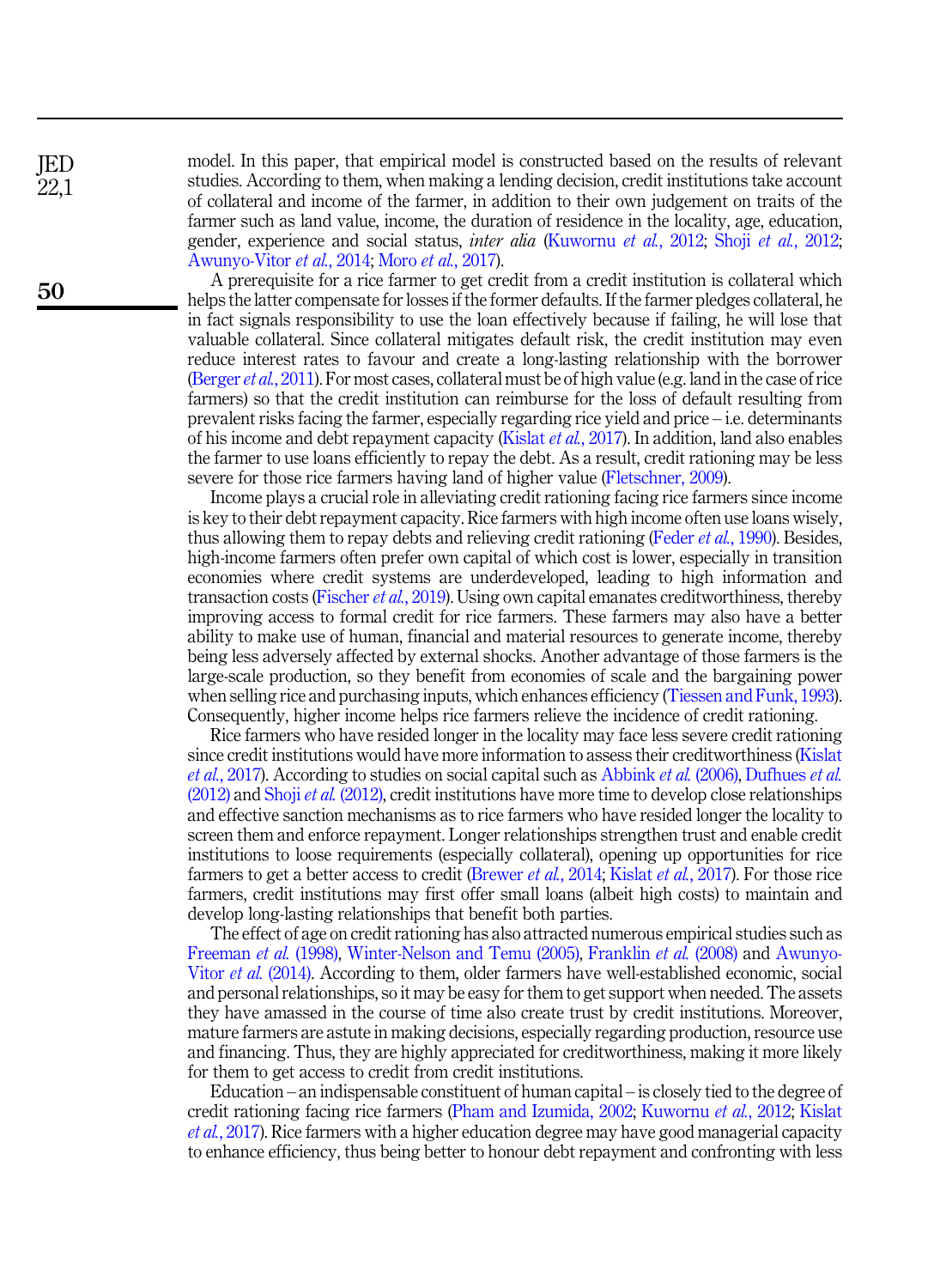severe credit rationing. They are also capable of acquiring and applying technical advances to production as well as accessing market and credit information. Rice farmers with better education may well perceive and deal with production, financing and market risks. They are more competent in approaching credit institutions, so it is easy for them to get access to formal credit ([Fletschner, 2009\)](#page-12-5).

In rural areas, females mostly do housework according to the division of labour in the family, so they may have limited knowledge of borrowing procedures and lack social relations as well as communication skills, making it hard for them to get access to credit ([Fletschner, 2009;](#page-12-5) [Alesina](#page-11-4) et al., 2013). Females play a meagre role in production decisions (i.e. the main source of income) and in the process of using of resources, especially financial ones ([Petrick, 2004;](#page-12-12) [Awunyo-Vitor](#page-11-0) et al., 2014; Tran et al.[, 2018](#page-13-3)). Lack of power on such aspects leads credit institutions to viewing females as less competent in terms of honouring debt repayment since they hardly have their husbands' consent for that, so credit institutions may refuse to grant them credit. Females rarely inherit property, thus having no tangible collateral for loans ([Fletschner, 2009](#page-12-5)). However, females are often deemed as prudent ones, implying that they borrow only when necessary and tend to use it properly to ensure repayment ([Moro](#page-12-3) et al.[, 2017\)](#page-12-3). Because females are supposed to take care of their families, they have a higher propensity to save (albeit small), so there may be always an available source of money to repay due debts. The propensity to save enhances their access to credit given the presence of credit cooperatives, microcredit insitutions or semi-formal ones operating via social and professional organizations. As a result, females may have a better access to formal credit than their male counterparts ([Fletschner, 2009\)](#page-12-5).

Asymmetric information prevails in rural credit markets since it is difficult for credit institutions to fetch right information about farmers due to geographical distance [\(Cerqueiro](#page-11-5) et al.[, 2011;](#page-11-5) [Bellucci](#page-11-6) et al., 2013; Witte et al.[, 2015](#page-13-4); Kislat et al.[, 2017\)](#page-12-4). Because rice farmers disperse over a vast rural area, geographical distance and the resulted degree of asymmetric information between a credit insitution and a farmer are substantial. Consequently, many farmers are denied access to formal credit for lack of information since the information needed for screening, monitoring and enforcing repayment is costly to obtain and less precise given a larger geographical distance between the credit institution and the farmer. In other words, geographical proximity helps credit institutions have in-depth understanding of the farmer's creditworthiness. The closer the farmer resides, the higher possibility credit he is granted because he has opportunities to build intimate relationships with the credit institution and is better able to grasp borrowing procedures. Also, it is easy for credit institutions to scrutinize production and other hidden activities of the farmer [\(Gershon](#page-12-13) *et al.*, [1990;](#page-12-13) [Degryse and Ongena, 2005](#page-12-14); [Barslund and Tarp, 2008\)](#page-11-7). Thus, it is more profitable for credit institutions to lend to farmers who reside nearby or geographical distance has an adverse impact on access to credit of rice farmers.

In rural areas, social relationships fostering commercial transactions play a certain role to farmers ([Baird and Gray, 2014\)](#page-11-8). In fact, social relationships help minimize risks stemming from external factors by sharing human, material and financial resources to smooth consumption and create funds to protect oneselves. Individuals who are respected by the community for social positions will be better able to take advantage of this aspect to bring about benefits. Besides helping to form a solid foundation to improve the quality of decisions, social relationships also facilitate information exchanges in various scales and scopes, depending on the degree of intimacy and openness. This helps farmers improve the ability to adapt to natural, social and economic environments in order to mitigate risks. Social relationships make it more efficient to exchange information amongst individuals, thereby increasing its accuracy, comprehensiveness and value. If heads or members of rice households hold a position in government organizations or businesses, there will be an advantage because they may have better relevant information and may be guaranteed by a

Impact of credit rationing in the MRD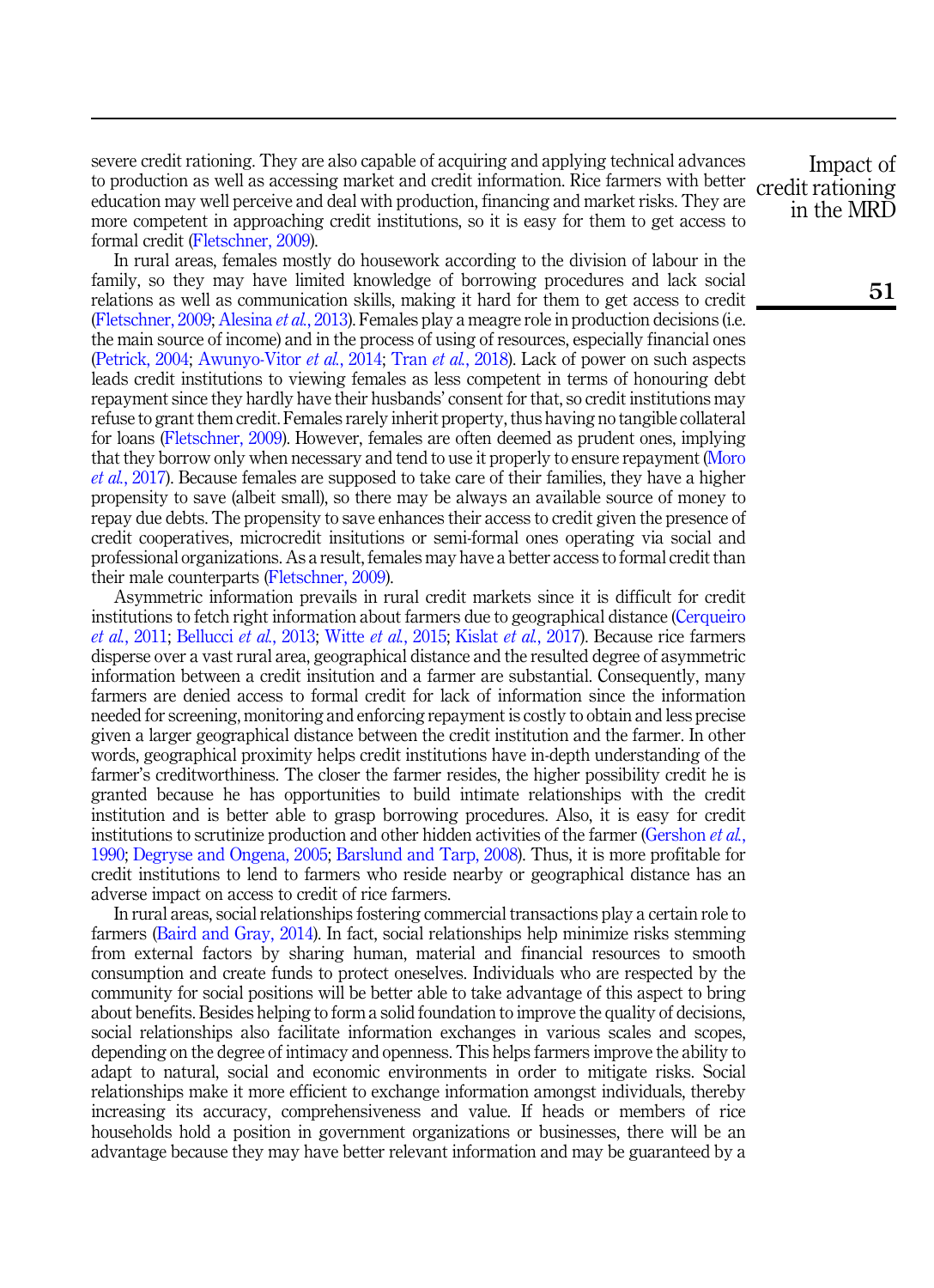third party, which largely contributes to mitigating the degree of credit rationing. In addition, people having social positions are often deemed prestigous and often try to honour debt repayment debts to maintain positions and reputations. This enables credit institutions to grant them more credit (Qin *et al.*[, 2018](#page-12-15)).

Another important determinant of credit access for rice farmers is the number of years engaged in rice production (say, experience). Rice farmers face multiple risks with respect to production, market and financing, requiring them have a certain knowledge accumulated over the time when taking part in rice production. Rice production is a continuous learning process in which farmers learn from their own previous experience, exchange information with others or carry out research with scientists. Such an understanding is crucial, helping them cope with uncertainties regarding policy, production, weather and market. Knowledge as a inherent product of experience enhances rice farmers' capacity of identifying problems, finding out and applying proper solutions to tackling risks that threat to ruin their business. It also guides farmers towards sustainable production to enhance productivity and build trust with credit instittions that allows them to get better access to credit ([Sumane](#page-13-5) et al., 2018).

<span id="page-5-0"></span>Based on the abovementioned arguments, this paper specifies an empirical model to estimate the impact of pertinent factors on credit rationing facing rice farmers in the MRD as follows:

creditrationing<sub>i</sub> = 
$$
\beta_0 + \beta_1
$$
 land<sub>i</sub> +  $\beta_2$  income<sub>i</sub> +  $\beta_3$  residence<sub>i</sub> +  $\beta_4$  age<sub>i</sub> +  $\beta_5$  education<sub>i</sub>  
+  $\beta_6$  gender<sub>i</sub> +  $\beta_7$  distance<sub>i</sub> +  $\beta_8$  socialposition<sub>i</sub> +  $\beta_9$  experience<sub>i</sub> +  $\varepsilon_i$  (6)

In Model [\(6\),](#page-5-0) the dependent variable (creditrationing;) is constructed based on the ratio of the amount of formal credit granted to the farmer and the amount of credit he has applied for (borrowrate<sub>i</sub>). If borrowrate<sub>i</sub>  $\geq 1$ , there is no credit rationing, so creditrationing<sub>i</sub> has a value of 0. If 0 < borrowrate, <1, there is credit rationing, so creditrationing, has a value of 1. Model [\(6\)](#page-5-0) will be estimated using probit estimator to identify the propensity scores. Based on the propensity scores identified, this paper uses propensity score matching (PSM) to compute the impact of credit rationing on the amount of capital allocated to inputs used by rice farmers, which includes the amount of capital used to buy seed (seed;), fertilizer (*fertilizer*;), pesticide (*pesticide<sub>i</sub>*) and to hire labour (*hiredlabour*<sub>*i*</sub>).

It is expected that *seed*; is not affected by credit rationing because this input is vital to rice yield, so the amount of seed used hardly varies according to the degree of credit rationing. Indeed, if not using the right amount of seed of proper quality, there exists a risk of bad harvest that is costly to make it up because seed of low quality often sprouts and grows poorly.

Different from seed<sub>i</sub>, fertilizer<sub>i</sub> is expected to be influenced by credit rationing, implying that rice farmers will use less of this input due to the scale and substitution effects as credit is rationed. Given the scale effect, when credit is rationed, the amount of capital allocated to fertilizer decreases due to the lack of funds available for production. In such a case, rice farmers reduce the amount of fertilizer applied each time or/and adjust the time of applying it because the effectiveness of fertilizer depends on the time of application. Colour of rice plant leaves signals the time when the rice plant absorbs fertilizers most efficiently. Based on that, rice farmers adjust the type and the amount of fertilizers to suit their own financial stand. Moreover, there are several types of fertilizers displayed for sales that can replace one another while maitaining the same effect. Due to inadequate knowledge of farmers (i.e. more fertilizer would bring better yields), lack of due diligence in taking care of the crop and the influence input sellers via deceiving marketing tricks, quite a number of rice farmers use so much fertilizers that their marginal productivity approaches zero. Thus, when credit is rationed, rice farmers tend to reduce the amount of fertilizers applied. As to the substition effect, when

JED 22,1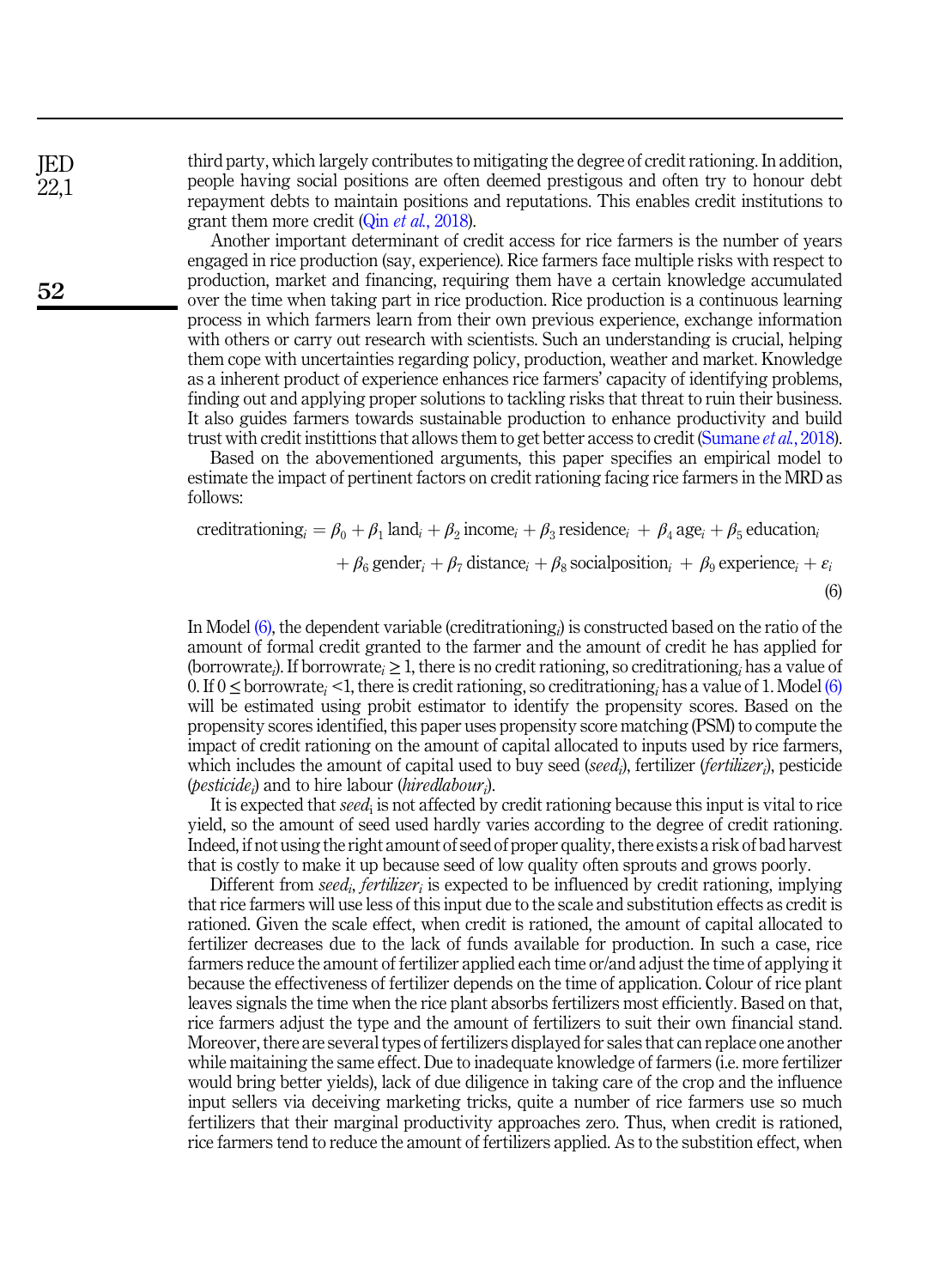credit is rationed, rice farmers will use more of family labour to take care of the crop instead of fertilizers. This substitution may not be perfect but has a certain effect on rice yield as a traditional Vietnamese saying goes "the first is water, the second is fertilizer, the third is diligence, the fourth is seed".

For persticide, the primary goal of rice farmers when using it is to control pests. Mainly due to humid climate and the triple cropping, pests grow and spread rapidly in rice fields. As a result, farmers tend to use an amount of highly toxic pesticides that well exceeds the amount prescribed by exerts for an expectation of having strong instant effects, which is adamant since it has deeply rooted in their mind. Rice farmers even increase the amount of pesticides applied if the previous application has not proved effectual. They also mix up various types of pesticides without caring about its true therapeutic effect because they do not trust the quality of the pesticides. According to them, doing so may save time, opportunity cost, labour loads and can control pests effectively. Increasing a small amount of pesticide applied each time dramatically pushes up the total amount of pesticides used in rice production, thus endangering the natural environment, the health of people and the sustainability of rice production of the region. This behaviour appears when nearby rice farmers show that it brings about strong effects without being aware of such characteristics as the timing of application, types of pests and financial capacity. After spraying, a bit of pesticide may remain. Farmers then pour it directly in the field or spray again where diseases seem to be more serious. Moreover, using fertilizers with an overdose enables rice plant to grow fast but also fosters the wide spreading of pests, requiring more pesticides to be applied later on and on. Given this fact, *pesticide*; is expected not to be influenced by the degree of credit rationing facing the farmer.

When the amount of fertilizers used decreases because of credit rationing, rice farmers use less of hired labours to fertilize. Thus, hiredlabour, has an inverse relationship with the degree of credit rationing facing the farmer.

## <span id="page-6-0"></span>4. Methodology and data

It is hard to estimate the impact of credit rationing on the amount of capital allocated to inputs used by rice farmers due to the selection bias, implying the assignment to treatment (i.e. having a full access to credit) is non-random and depends the farmer's traits. This paper addresses this problem by using a relatively large size data set of 1,168 rice farmers, which allows us to employ a semi-parametric PSM estimator. PSM is commonly used in empirical studies ([Rosenbaum and Rubin, 1983;](#page-12-16) [Bento and Jacobsen, 2007;](#page-11-9) [Roberts and Key, 2008](#page-12-17); [Briggeman](#page-11-10) *et al.*, 2009; [Pufahl and Weiss, 2009;](#page-12-18) [Katchova, 2010;](#page-12-19) [Ciaian](#page-11-11) *et al.*, 2012) due to its ability to control the selection bias by constructing the counterfactual. The counterfactual is what would have happened to those rice farmers who had in fact got a full access to credit, if they had not. The key assumption of PSM is that rice farmers selected into treatment (i.e. having a full access to credit) and non-treatment groups have potential outcomes in both states – the one in which they are observed and the one in which they are not actually observed. Let  $D = 1$  denotes the state where rice farmer i gets a full access to credit (i.e. the treatment) and  $D = 0$  denotes the state when he does not get a full access to credit (the control).

PSM is employed to determine the difference between the treatment and the control, which is called the average treatment effect on the treated (ATT), after controlling for differences amongst them. For a given rice farmer who gets a full access to credit, the observed mean amount of capital allocated to an input is  $E(Y_1|D=1)$  and the unobserved (hypothetical) mean amount of capital allocated to an input is  $E(Y_0|D=1)$ . Similarly, for a given rice farmer who does not get a full access to credit, the observed mean outcome is  $E(Y_0|D=0)$  and the unobserved (hypothetical) mean outcome that a rice farmer who does not get a full access to

Impact of credit rationing in the MRD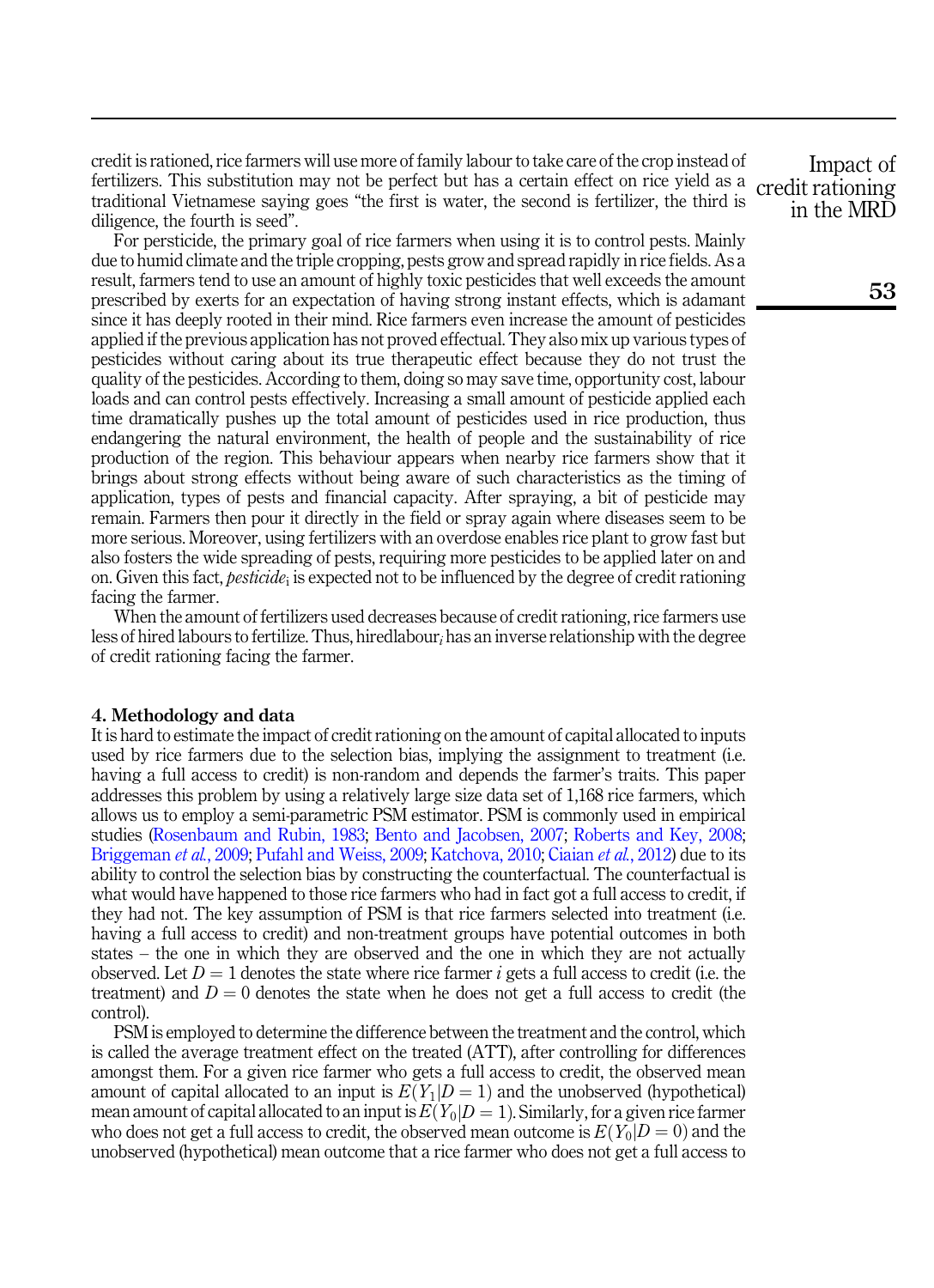credit would have realized had they indeed has a full access to credit  $E(Y_1|D=0)$ , where  $E(\cdot)$  is the expectation operator in each of the expressions. Following [Rosenbaum and Rubin](#page-12-16) [\(1983\),](#page-12-16) the parameter of interest in this paper is the ATT.

$$
ATT = E(Y_1 - Y_0|D = 1) = E(Y_1|D = 1) - E(Y_0|D = 1)
$$

The central interest of impact evaluation of this paper is not on  $E(Y_0|D=0)$  but  $E(Y<sub>0</sub>|D = 1)$ . For that purpose, PSM uses balancing scores to extract the observed mean outcome of the farmers who do not get a full access to credit and are most similar in observed traits to the farmers who get a full access to credit, i.e. it uses  $E(Y_0|D=0)$  to estimate the counterfactual  $E(Y_0|D=1)$ . In order for the true parameter to be estimated, it is required that:

$$
E(Y_0|D=1) - E(Y_0|D=0) = 0
$$

which ensures that the ATT is free from self-selection bias.

Using the probit estimator, a probability for each farmer of getting a full access to credit (propensity score) is computed. Based on this propensity score, for each treated observation a counterfactual is estimated using the kernel matching procedure. This allows to compare each treated observation only with controls having similar values of observable traits. To assure that the compared rice farmers are not too different in terms of propensity score, this paper employs matching with calliper of 0.01.

The empirical model specified previously requires data on the determinants of access of rice farmers to credit and variables capturing the amount of capital allocated to inputs. The data used in this paper were collected through direct interviews with heads of 1,168 rice households randomly selected out of 10 provinces and city in the MRD. In each province (city), the village with the largest area of land devoted to rice production from the district with the largest area of land devoted to rice production was picked up. In each village, 200 rice farmers were randomly chosen for interview. Questionnaires were directly administered through face-to-face interviews with household heads. Yet, due to difficulties in reaching household heads, being refused to be informants and missing information, we were able to create a data set of 1,168 rice farmers as much.

The size of the sample is sufficiently large and diverse to represent the target farmers of interest, which includes 118 rice farmers in An Giang (10.1 per cent of the total sample), 76 in Bac Lieu (6.51 per cent), 87 in Ca Mau (7.45 per cent), 116 in Can Tho (9.93 per cent), 100 in Hau Giang (8.56 per cent), 94 in Kien Giang (8.05 per cent), 269 in Soc Trang (23.03 per cent), 112 in Tien Giang (9.59 per cent), 104 in Tra Vinh (8.90 per cent) and 92 in Vinh Long (7.88 per cent). The data obtained include socio-demographic traits of rice farmers such as age, education, gender, major accupation, farming experience, family size, duration of residence in the locality and distance to the nearest credit institution, in addition to the amount of capital allocated to each input.

#### <span id="page-7-0"></span>5. Findings

#### 5.1 Sample description

The sample includes 1,168 rice farmers randomly selected out of provinces (city) of the MRD. The average age of household heads is 51.62 ([Table I\)](#page-8-0). Number of people per household is 3.19. The farmers have resided in the locality quite long (47.31 years on average). Their level of education is rather low, with an average schooling of 6.34 years. Education reflects the ability to acquire and apply technical advances and market information in production. Such a low level of education may adversely affect rice yield and production efficiency of the farmers.

Although the farmers have resided in the locality quite long (47.31 years on average), due to lack of collateral (the average of agricultural land area is only  $18,000$  m<sup>2</sup> per household with

JED 22,1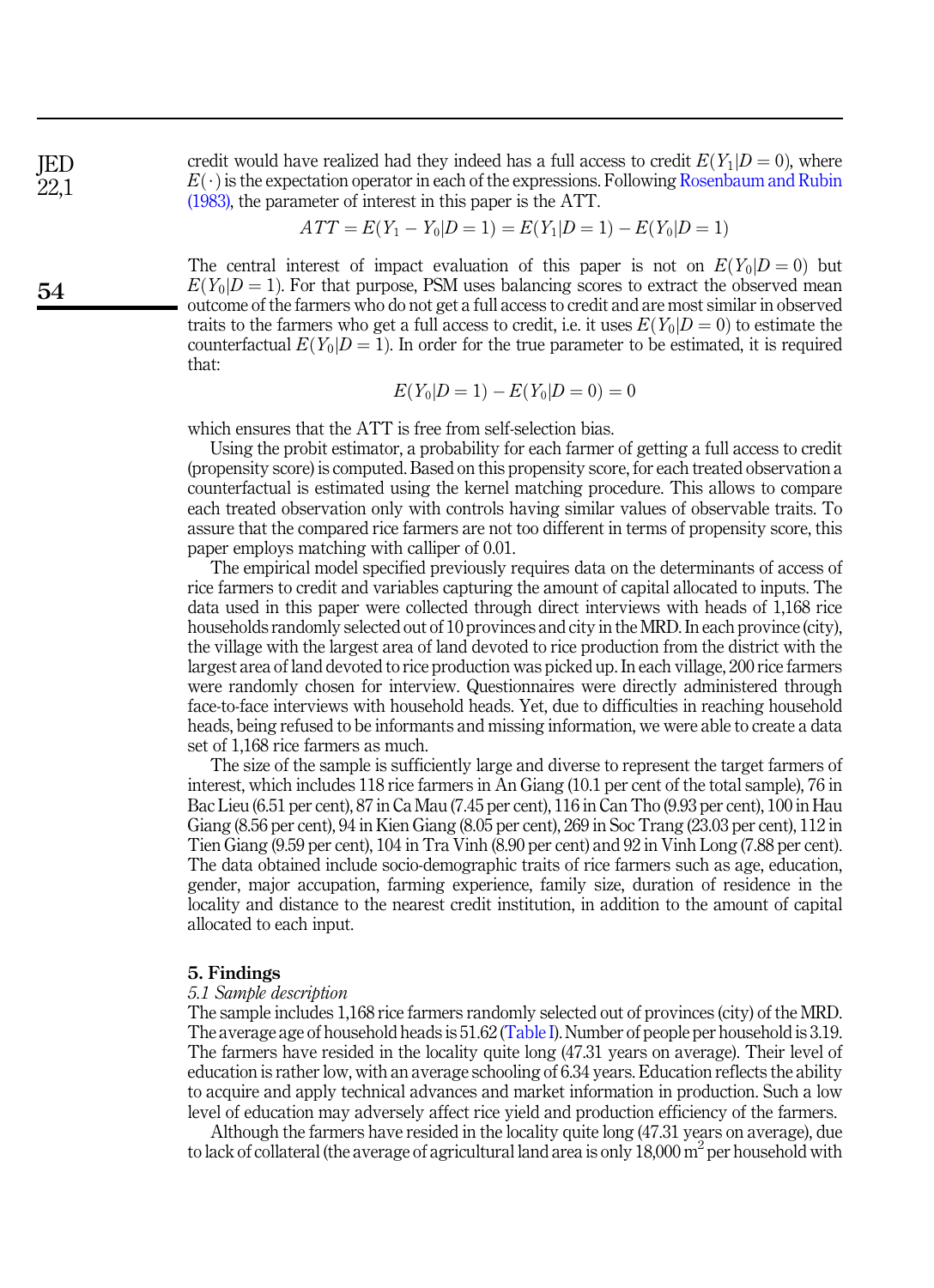<span id="page-8-0"></span>3.19 people each), it is hard for them to get access to credit due to uncertainties in the rice market (especially regarding price) and about weather, which create substantial risks for credit institutions. Long distance to credit institutions (8.48 km) also hinders rice farmers' access to credit since this intensifies the degree of information asymmetry and pushes up transaction cost for both parties (i.e., farmers and credit institutions).

The average size of loans from credit institutions to a farmer is  $23.82$  m per year. As much as 870 farmers (74.49 per cent) were able to borrow only a part of the amount of credit they requested from credit institutions or totally denied, implying that they are credit rationed and face difficulties in financing production. A much smaller proportion of the surveyed farmers (25.52 per cent) are not rationed by credit institutions (Table II).

# 5.2 Determinants of rice farmers' access to credit

Several factors do affect the access of rice farmers to credit. The results shown in [Table III](#page-9-0) are based on a probit model, which identify the factors that affect the likelihood of a rice farmer getting access to credit. Rice farmers with a higher value of agricultural land are less credit rationed as *landvalue*; has a negative coefficient at a significance level of 10 per cent. Given the fact that *income*; has a negative coefficient at a significance level of five per cent, credit rationing is less likely to occur with rice farmers of high income. Identically, *education*, also has a negative coefficient at a significance level of five per cent, divulging that it is easier for better educated rice farmers to borrow from credit insttutions as compared to others.

Meanwhile, the positive coefficient at a significance level of 10 per cent of *gender*. implies that credit rationing is more possible to appear with male rice farmers than with female ones. As mentioned, the geograhical distance of the rice farmer from the nearest credit institution is a proxy for the degree of information asymmetry and transaction cost. [Table III](#page-9-0) shows that the further away a rice farmer is located from a credit institution, the more probable credit rationing occurs because *distance*; has a positive coefficient at a significance level of 1 per cent. Other variables such as *residence*; age<sub>i</sub>, postion<sub>i</sub> and  $experience_i$  have coefficients that are not statistically significant, so there is no conclusion about the effect of the duration that a farmer has resided in the locality, age and social position of household heads on the likelihood of credit rationing.

| Criteria                                            | Mean   | SD    | Min   | Max     |                         |
|-----------------------------------------------------|--------|-------|-------|---------|-------------------------|
| Age of household head (years)                       | 51.62  | 12.31 | 20    | 80      |                         |
| Number of people per household                      | 3.19   | 1.16  |       | 9       |                         |
| Schooling of household head (years)                 | 6.34   | 3.32  | 0.00  | 16.00   |                         |
| Residence in the locality (years)                   | 47.31  | 13.57 | 2     | 80      |                         |
| Area of agricultural land $(m^2)$                   | 18.000 | 16.95 | 5.000 | 150,000 |                         |
| Distance to the nearest credit institution $(km^2)$ | 8.48   | 6.50  | 3     | 33      | Table I.                |
| Formal loan (million dong/year)                     | 23.82  | 52.92 | 0.000 | 575,000 | Characteristics of rice |
| <b>Source(s):</b> The authors' survey (2015)        |        |       |       |         | famers in the MRD       |

| Number of observations (farmers) | Total per cent                               |                                                          |
|----------------------------------|----------------------------------------------|----------------------------------------------------------|
| 298<br>870                       | 25.52<br>74.48                               |                                                          |
| 1.168                            | <i>100.00</i>                                | Status quo of the<br>access to credit of rice<br>farmers |
|                                  | <b>Source(s):</b> The authors' survey (2015) |                                                          |

Impact of credit rationing in the MRD

55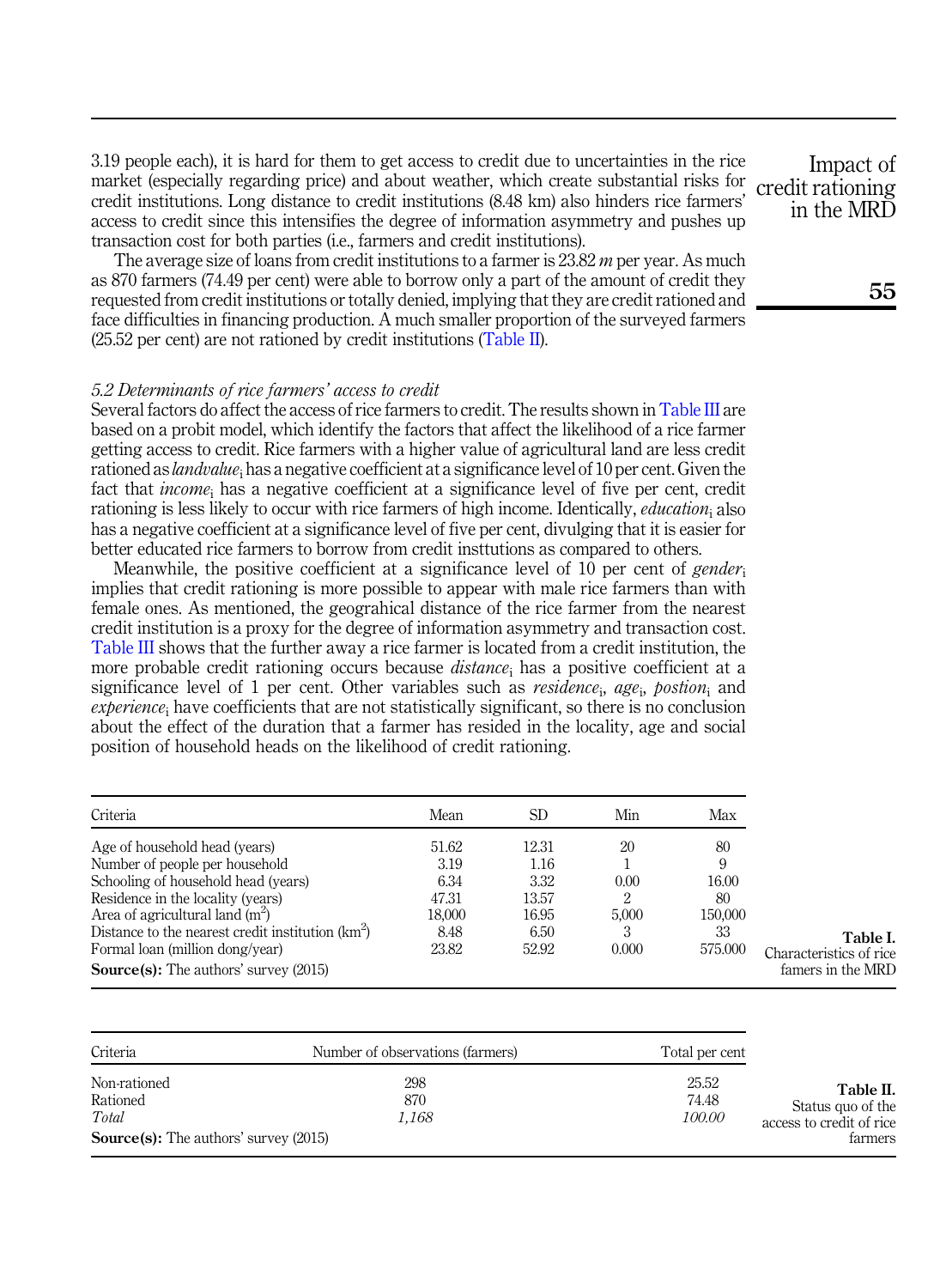<span id="page-9-0"></span>

| JED<br>22,1                                                              |                                                                                                                                       | Variable                                                                                                                                                                                                                                                                                                                                                     | Estimated<br>coefficient                                                                                                             | Z<br>value                                                                                     |
|--------------------------------------------------------------------------|---------------------------------------------------------------------------------------------------------------------------------------|--------------------------------------------------------------------------------------------------------------------------------------------------------------------------------------------------------------------------------------------------------------------------------------------------------------------------------------------------------------|--------------------------------------------------------------------------------------------------------------------------------------|------------------------------------------------------------------------------------------------|
| 56                                                                       | Landvalue,<br>Income <sub>i</sub><br>Residence;<br>Age <sub>i</sub><br>Education,<br>Gender.<br>Distance,<br>Position,<br>Experience, | Constant<br>Value of land (VND million)<br>Income (VND million)<br>Residence in the locality (years)<br>Age of household head<br>Schooling of household head (years)<br>Gender of household head (male $= 1$ )<br>Distance to the nearest credit institution (km)<br>Position of household head ( $ves = 1$ )<br>Number of years engaging in rice production | $1.1116***$<br>$-0.0003*$<br>$-0.0023**$<br>0.0004<br>$-0.0056$<br>$-0.0342**$<br>$0.2381*$<br>$0.0186***$<br>$-0.0466$<br>$-0.0058$ | 3.69<br>$-1.95$<br>$-2.11$<br>0.09<br>$-0.92$<br>$-2.58$<br>1.81<br>3.16<br>$-0.49$<br>$-1.25$ |
| Table III.<br>Determinants of credit<br>rationing facing rice<br>farmers | Number of observations $(N)$<br>Significance level<br>Log likelihood<br><b>Source(s):</b> The authors' survey (2015)                  | <b>Note(s):</b> (*), (**) and (***) designate statistical significance at the $10\%$ , $5\%$ and $1\%$ , respectively<br>Dependent variable: creditrationing, $(1$ if there is credit rationing and 0 if otherwise)                                                                                                                                          | 1,168<br>0.0000<br>$-625.5982$                                                                                                       |                                                                                                |

# 5.3 Impact of credit rationing on the amount of capital allocated to inputs used by rice farmers

According to Table IV, the amount of capital allocated to fertilizer and hired labour is affected by credit rationing while that allocated to seed and pesticide is not, as expected. Specifically, both *fertilizer*<sub>i</sub> and *hiredlabour*<sub>i</sub> have negative coefficients at the same significance level of 1 per cent, which implies that when facing credit rationing, farmers tend to use less of those inputs. This finding is consistent with the theoretical background reviewed and identical to those of [Lee and Champer \(1986\)](#page-12-20) and [Blancard](#page-11-12) et al. (2006). Such an effect occurs since most rice farmers in the MRD improperly apply fertilizers well above the dosages recommended by rice experts and extension workers, which is a consequence of the fact that fertilization regimes have remained based on farmers' experience and habit but not been updated to match the nutrition demand of the plant and soil [\(World Bank, 2017](#page-13-6)). Rice farmers overuse fertilizers also because a lot of poor quality and cheap fertilizers are displayed for sales and traders tend to give inferior information to farmers for the former's own favour. When the amount of fertilizers applied drops because of credit rationing, the amount of labour hired also diminishes accordingly.

The coefficients of seed<sub>i</sub> and pesticide<sub>i</sub> are negative but not statistically significant, divulging that the amount of capital allocated to seed and pesticide is not influenced by credit rationing because farmers use these inputs rigidly for a fear of bad harvests that will certainly deprive them of income. This finding also reflects the fact that rice farmers in the MRD overuse seed, which results in such a high density that adversely affects yield while asking for more pesticide applied to control pests.

|                                                                                               | <i>Inputs</i>                                                                                      | Estimated coefficient                                                                                                                                                      | t-value                                      |
|-----------------------------------------------------------------------------------------------|----------------------------------------------------------------------------------------------------|----------------------------------------------------------------------------------------------------------------------------------------------------------------------------|----------------------------------------------|
| Table IV.<br>Impact of credit<br>rationing on the<br>amount of capital<br>allocated to inputs | Seed,<br>Fertilizer,<br>Pesticide,<br>Hiredlabour,<br><b>Source(s):</b> The authors' survey (2015) | $-0.004$<br>$-0.029**$<br>$-0.012$<br>$-0.034***$<br><b>Note(s):</b> (*), (**) and (***) designate statistical significance at the $10\%$ , $5\%$ and $1\%$ , respectively | $-1.162$<br>$-2.265$<br>$-0.815$<br>$-2.577$ |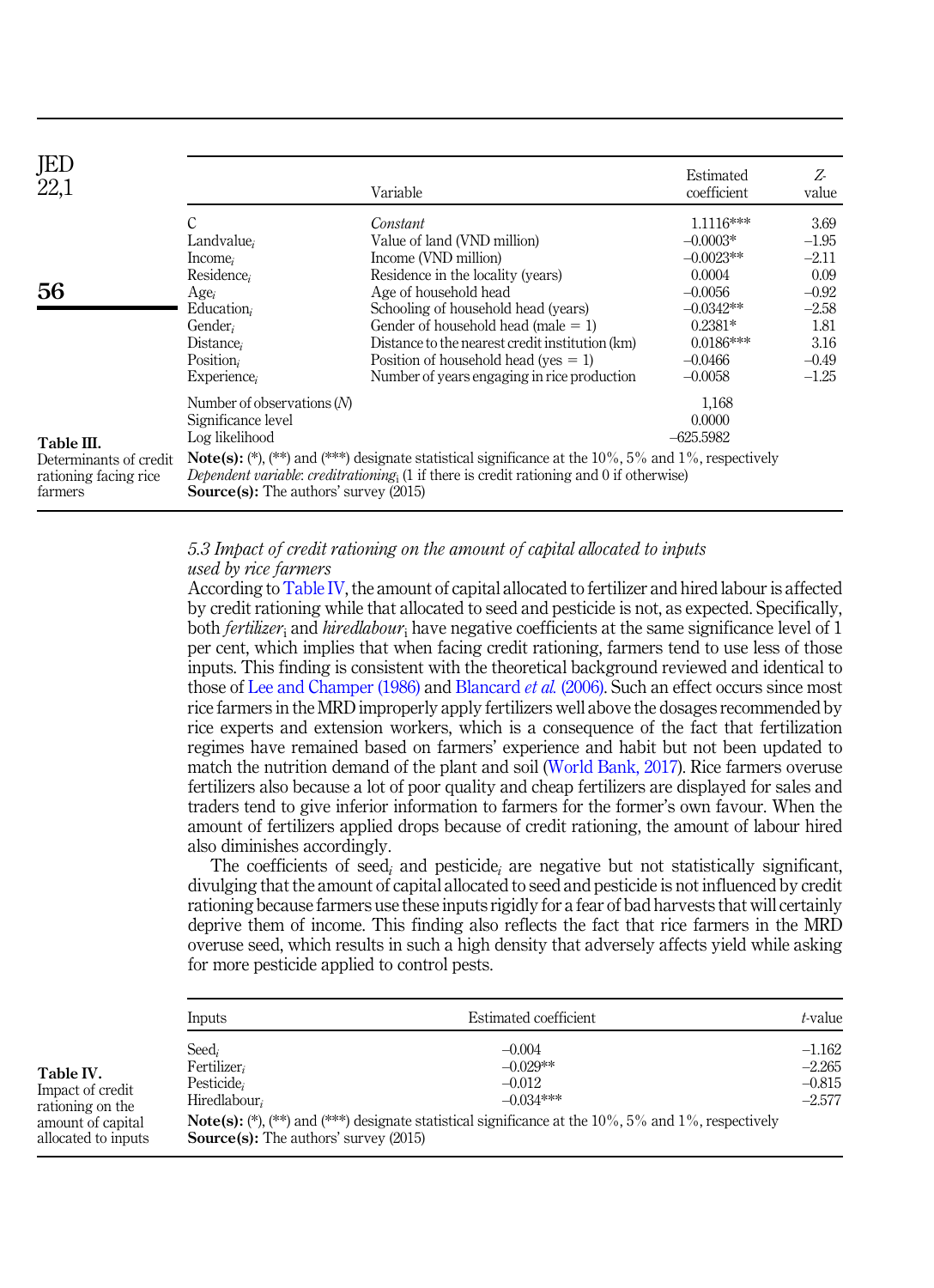As mentioned previously, the amount of capital allocated to inputs for rice production depends on the degree of credit rationing facing the farmer. The influence of credit rationing credit rationing on the amount of capital allocated to inputs is basically non-linear as a consequence of diminishing marginal productivity of inputs perceived by rice farmers.

To provide a more precise picture of the impact of credit rationing on the amount of capital allocated to inputs used by rice farmers, this paper uses the method conducted by [Ciaian](#page-11-11) et al. [\(2012\)](#page-11-11) to divide the sample into six categories with descending degrees of credit rationing. Specifically, the first category includes rice farmers with  $0 \leq$  borrowrate<sub>i</sub> <0.2, category 2 with  $0.2 \leq$  borrowrate<sub>i</sub> <0.4, category 3 with  $0.4 \leq$  borrowrate<sub>i</sub> <0.6, etc. Table V shows the estimated result received from comparing category 2 with category 1, category 3 with category 2, category 4 with category 3, etc.

Table V shows that only category 2 allocates more capital to the seed as compared to category 1 as the degree of credit rationing diminishes but the increase is of meagre magnitude because farmers use seed adamantly, as previously explained. Similar to the seed, the amount of capital allocated to pesticide increases as the degree of credit rationing reduces when comparing category 2 with category 1 because rice farmers heavily depend on this input for an expectation of protecting rice plants from being adversely infected by pests, especially given the obvious presence of climate change, leading to a recurrence of serious disease outbreaks that confront rice farmers with huge production risk.

Fertilizer and hired labour have positive coefficients with varying degrees of significance for all comparisons in Table V. The amount of capital allocated to fertilizer increases as credit rationing drops but the magnitude of the increase is uneven since the amount of fertilizer applied depends on the growth stage of rice plants and the farmer's own judgement. All the comparisions for hired labour have positive coefficients, which means that when rice farmers face less severe credit rationing, they use more of hired labour to take care of their crop. This reflects the reality of rice production in the MRD that is basically labour intensive.

# <span id="page-10-0"></span>6. Conclusion

Credit rationing prevails for rice farmers in the MRD due to asymmetric information and limited liability. Credit rationing affects the amount of capital allocated to inputs used in rice production of farmers through the scale and substitution effects. These effects result in bad consequences for the natural environment of the region, the health of people as well as income of rice farmers overthere.

Based on the relevant theoretical background, this paper uses PSM to estimate the effect of credit rationing on the amount of capital allocated to inputs for rice production, concerning seed, fertilizer, pesticide and hired labour. The result shows that land value, income and level of education of household head contribute to relieving the degree of credit rationing facing rice farmers in the MRD. Meanwhile, rice farmers who are male or reside afar from credit insitutions tend to confront with more severe credit rationing. It is also found that the amount

| Categories compared                                                                                    | Seed               | Fertilizer         | Pescticide         | Hired labour       |
|--------------------------------------------------------------------------------------------------------|--------------------|--------------------|--------------------|--------------------|
| $(2)$ vs $(1)$                                                                                         | $0.020***$ (3.189) | $0.089***$ (3.963) | $0.078***$ (3.317) | $0.072***$ (3.112) |
| $(3)$ vs $(2)$                                                                                         | $-0.002(-0.049)$   | $0.044***$ (3.116) | 0.005(0.251)       | $0.024*(1.645)$    |
| $(4)$ vs $(3)$                                                                                         | 0.008(1.204)       | $0.068**$ (2.542)  | 0.027(0.094)       | $0.052*(1.886)$    |
| $(5)$ vs $(4)$                                                                                         | 0.010(1.075)       | $0.049*$ (1.674)   | 0.020(0.578)       | $0.077**$ (2.109)  |
| $(6)$ vs $(5)$                                                                                         | 0.009(0.922)       | $0.086***$ (2.578) | 0.005(0.129)       | $0.126***$ (3.477) |
| <b>Note(s):</b> (**), (***) designate statistical significance at the $10\%$ , 5% and 1%, respectively |                    |                    |                    |                    |
| <b>Source(s):</b> The authors' survey (2015)                                                           |                    |                    |                    |                    |

Table V. Impact of credit rationing on capital allocated to inputs

Impact of in the MRD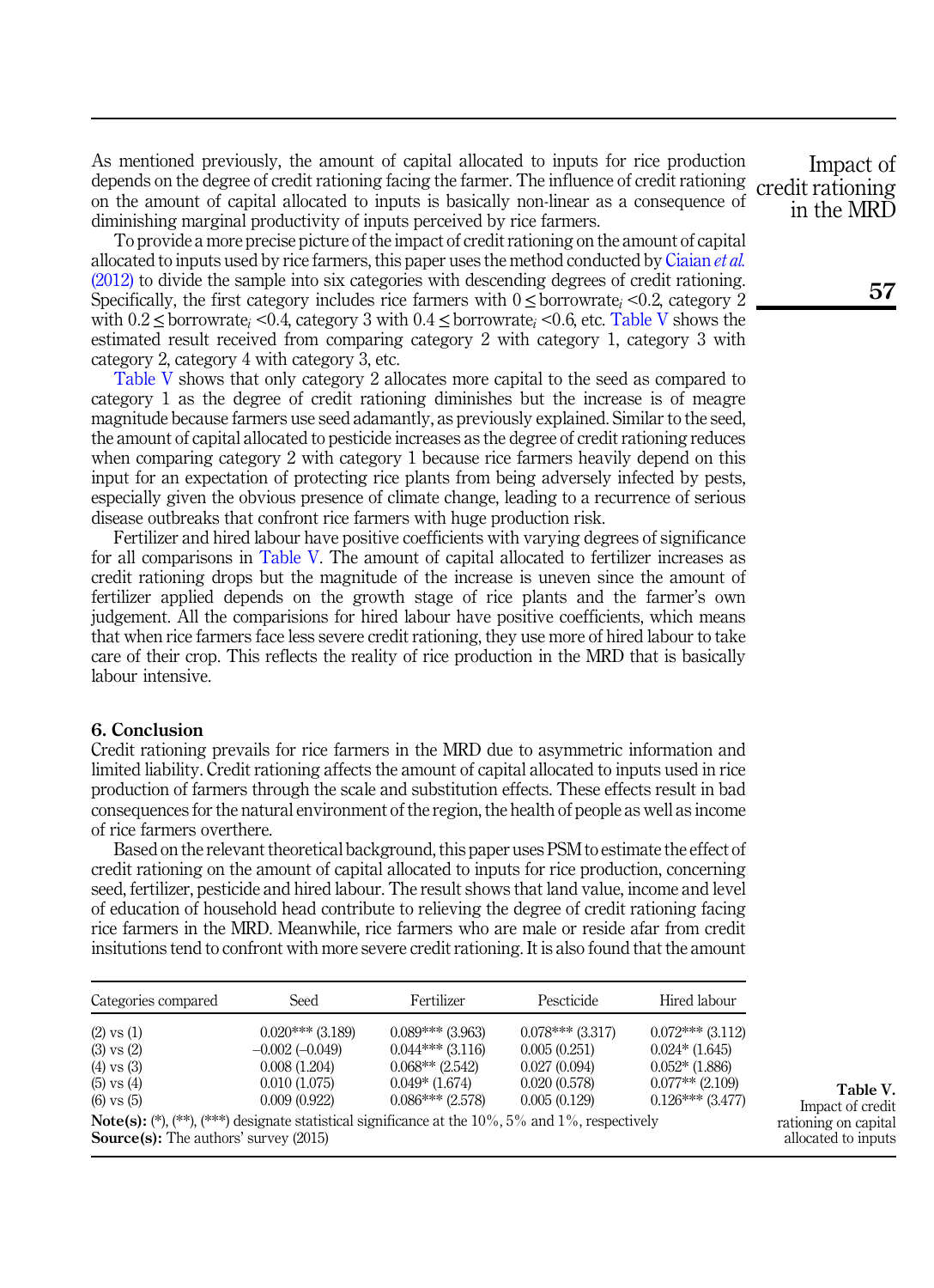of capital allocated to fertilizer and hired labour decreases when credit rationing intensifies while that allocated to seed and pesticide is not influenced. When the degree of credit rationing varies, rice farmers adjust the amount of capital allocated fertilizer and hired labour accordingly but that allocated to seed and pesticide seem to be rigid.

It can be inferred from the results of the paper that rice farmers in the MRD need to reduce the amount of pesticide applied because they have used too much of it in rice production. Reducing the use of pesticide will relieve the pressure of credit rationing and debt for them. This also helps to reduce harmful effects of pesticide on the natural environment and the health of people. For this to become true, the government needs to enact strict regulations on using pesticide alongside with sanctions to contain the overuse of pesticide and to limit the production and import of toxic pesticide. The same thing should be done for the use of nonorganic fertilizers in rice production. Meanwhile, rice farmers need to apply the programs called "3 reduction  $-3$  increase" and "1 must  $-5$  decrease". They should also improve knowledge on acquiring and apply technological advances to rice production so as to raise rice yield and income.

# <span id="page-11-2"></span>References

- Abbink, K., Irlenbusch, B. and Renner, E. (2006), "Group size and social ties in microfinance institutions", Economic Inquiry, Vol. 44 No. 4, pp. 614-628.
- <span id="page-11-4"></span>Alesina, A., Giuliano, P. and Nunn, N. (2013), "On the origins of gender roles: women and the plough", Quarterly Journal of Economics, Vol. 128 No. 2, pp. 469-530.
- <span id="page-11-0"></span>Awunyo-Vitor, D., Al-Hassan, R.M., Sarpong, D.B. and Egyir, I. (2014), "Agricultural credit rationing in Ghana: what do formal lenders look for?", Agricultural Finance Review, Vol. 74 No. 3, pp. 364-378.
- <span id="page-11-8"></span>Baird, T.D. and Gray, C.L. (2014), "Livelihood diversification and shifting social networks of exchange: a social network transition?", World Development, Vol. 60, pp. 14-30.
- <span id="page-11-7"></span>Barslund, M. and Tarp, F. (2008), "Formal and informal rural credit in four provinces of Vietnam", Journal of Development Studies, Vol. 44 No. 4, pp. 485-503.
- <span id="page-11-6"></span>Bellucci, A., Borisov, A. and Zazzaro, A. (2013), "Do banks price discriminate spatially? Evidence from small business lending in local credit markets", *Journal of Banking and Finance*, Vol. 37 No. 11, pp. 4183-4197.
- <span id="page-11-9"></span>Bento, A.M. and Jacobsen, M. (2007), "Ricardian rents, environmental policy and the double-dividend hypothesis", Journal of Environmental Economics and Management, Vol. 53, pp. 17-31.
- <span id="page-11-1"></span>Berger, A.N., Espinosa-Vega, M.A. and Frame, W.S. (2011), "Why borrowers pledge collateral? New empirical evidence on the role of asymmetric information", *Journal of Financial Intermediation*, Vol. 20 No. 1, pp. 55-70.
- <span id="page-11-12"></span>Blancard, S., Boussemart, J.P., Briec, W. and Kerstens, K. (2006), "Short- and long-run credit constraints in French agriculture: a directional distance function framework using expenditureconstrained profit functions", American Journal of Agricultural Economics, Vol. 88 No. 2, pp. 351-364.
- <span id="page-11-10"></span>Briggeman, B.C., Towe, C. and Morehart, M.J. (2009), "Credit constraints: their existence, determinants, and implications for US farm and nonfarm sole proprietorships", American Journal of Agricultural Economics, Vol. 91 No. 1, pp. 275-289.
- <span id="page-11-3"></span>Brewer, B.E., Wilson, C.A., Featherstone, A.M. and Langemeier, M.R. (2014), "Multiple vs single lending relationships in the agricultural sector", Agricultural Finance Review No. 74, pp. 56-68.
- <span id="page-11-5"></span>Cerqueiro, G., Degryse, H. and Ongena, S. (2011), "Rules versus discretion in loan rate setting", Journal of Financial Intermediation, Vol. 20 No. 4, pp. 503-529.
- <span id="page-11-11"></span>Ciaian, P., Fałkowski, J. and Kancs, D.A. (2012), "Access to credit, factor allocation and farm productivity: evidence from the CEE transition economies", Agricultural Finance Review, Vol. 72 No. 1, pp. 22-47.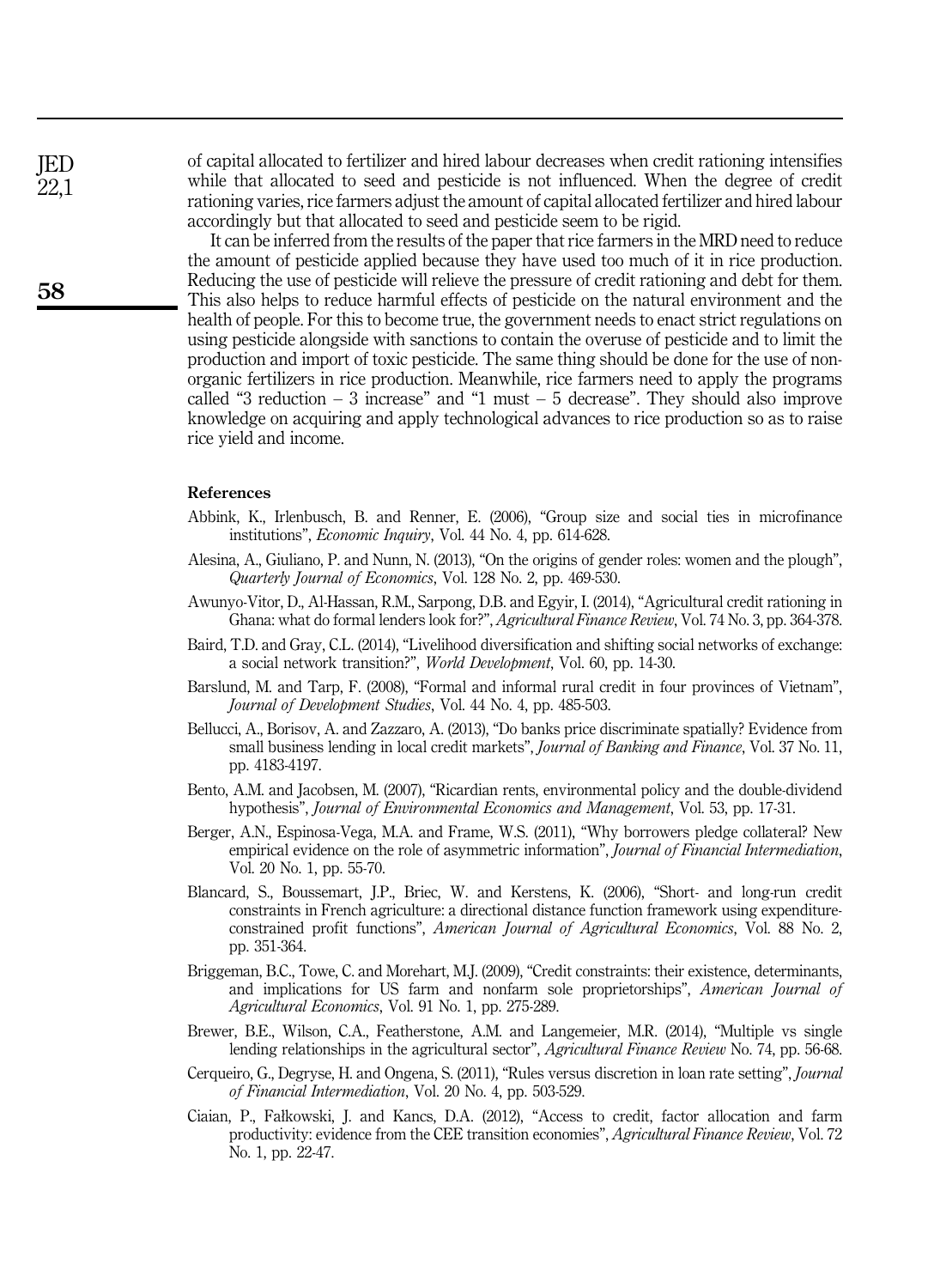- <span id="page-12-14"></span>Degryse, H. and Ongena, S. (2005), "Distance, lending relationships, and competition", *Journal of* Finance, Vol. 60 No. 1, pp. 231-266.
- <span id="page-12-8"></span>Dufhues, T., Buchenrieder, G. and Hoang, D.Q. (2012), "Social capital and loan repayment performance in Northern Vietnam", Agricultural Economics, Vol. 43 No. 3, pp. 277-292.
- <span id="page-12-6"></span>Feder, G., Lau, L.J., Lin, J.Y. and Luo, X. (1990), "The relationship between credit and productivity in Chinese agriculture: a microeconomic model of disequilibrium", American Journal of Agricultural Economics, Vol. 72 No. 5, pp. 1151-1157.
- <span id="page-12-7"></span>Fischer, R., Huerta, D. and Valenzuela, P. (2019), "The inequality-credit nexus", Journal of International Money and Finance, Vol. 91, pp. 105-125.
- <span id="page-12-5"></span>Fletschner, D. (2009), "Rural women's access to credit: market imperfections and intrahousehold dynamics", World Development, Vol. 37 No. 3, pp. 618-631.
- <span id="page-12-10"></span>Franklin, S., Diagne, A. and Zeller, M. (2008), "Who is credit constrained? Evidence from rural Malawi", Agricultural Finance Review, Vol. 68 No. 2, pp. 255-272.
- <span id="page-12-9"></span>Freeman, H.A., Ehui, S.K. and Jabbar, M.A. (1998), "Credit constraints and smallholder dairy production in the East African highlands: application of a switching regression model", Agricultural Economics, Vol. 19 Nos 1-2, pp. 33-44.
- <span id="page-12-13"></span>Gershon, F., Lau, L.J., Lin, J.Y. and Luo, X. (1990), "The Relationship between credit and productivity in Chinese agriculture: a microeconomic model of disequilibrium", American Journal of Agricultural Economics, Vol. 72 No. 5, pp. 1151-1157.
- <span id="page-12-19"></span>Katchova, A.L. (2010), "Agricultural contracts and alternative marketing options: a matching analysis", Journal of Agricultural and Applied Economics, Vol. 42 No. 2, pp. 261-276.
- <span id="page-12-4"></span>Kislat, C., Menkhoff, L. and Neuberger, D. (2017), "Credit market structure and collateral in rural Thailand", Economic Notes, Vol. 46 No. 3, pp. 1-46.
- <span id="page-12-1"></span>Kuwornu, J.K.M., Ohene-Ntow, I.D. and Asuming-Brempong, S. (2012), "Agricultural credit allocation and constraint analyses of selected maize farmers in Ghana", British Journal of Economics, Management and Trade, Vol. 2 No. 4, pp. 353-374.
- <span id="page-12-20"></span>Lee, H. and Chambers, R.G. (1986), "Expenditure constraints and profit maximisation in USA agriculture", American Journal of Agricultural Economics, Vol. 68 No. 4, pp. 857-865.
- <span id="page-12-0"></span>Modigliani, F. and Miller, M.H. (1958), "The cost of capital, corporation finance and the theory of investment", American Economic Review, Vol. 48 No. 3, pp. 261-297.
- <span id="page-12-3"></span>Moro, A., Wisniewski, T.P. and Mantovani, G.M. (2017), "Does manager's gender matter when assessing credit? Evidence from European data", Journal of Banking and Finance, Vol. 80, pp. 119-134.
- <span id="page-12-11"></span>Pham, B.D. and Izumida, Y. (2002), "Rural development finance in Vietnam: a microeconometric analysis of household surveys", World Development, Vol. 30 No. 2, pp. 319-335.
- <span id="page-12-12"></span>Petrick, M. (2004), "Farm investment, credit rationing, and governmentally promoted credit access in Poland: a cross-sectional analysis", Food Policy, Vol. 29 No. 3, pp. 275-294.
- <span id="page-12-18"></span>Pufahl, A. and Weiss, C.R. (2009),"Evaluating the effects of farm programmes: results from propensity score matching", *European Review of Agricultural Economics*, Vol. 36 No. 1, pp. 79-101.
- <span id="page-12-15"></span>Qin, M., Wachenheim, C.J., Wang, Z. and Zheng, S. (2018), "Factors affecting Chinese farmers' microcredit participation", Agricultural Finance Review, Vol. 79 No. 1, pp. 48-59.
- <span id="page-12-17"></span>Roberts, M.J. and Key, N. (2008), "Agricultural payments and land concentration: a semiparametric spatial regression analysis", American Journal of Agricultural Economics, Vol. 90 No. 3, pp. 627-643.
- <span id="page-12-16"></span>Rosenbaum, P.R. and Rubin, D.B. (1983), "The central role of the propensity score in observational studies for causal effects", Biometrika, Vol. 70 No. 1, pp. 41-55.
- <span id="page-12-2"></span>Shoji, M., Kasahara, R., Aoyagi, K. and Sawada, Y. (2012), "Social capital formation and credit access: evidence from Sri Lanka", World Development, Vol. 40 No. 12, pp. 2422-2536.

59

Impact of credit rationing in the MRD